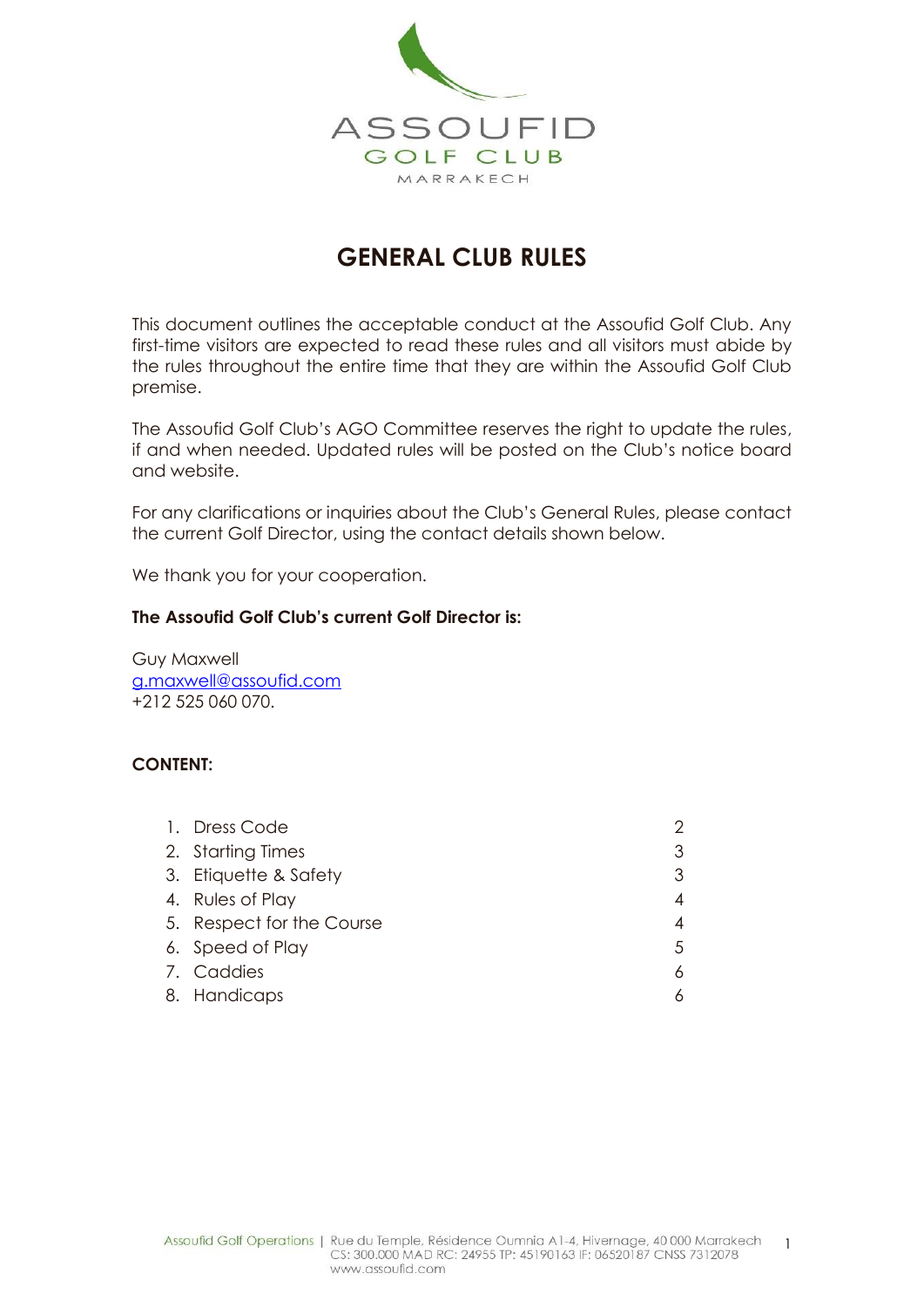

### **1. Dress Code**

Proper golf attire is mandatory for all players, except children under 10 years of age.

Improperly dressed golfers will be asked to change before playing. In case of any doubt concerning attire, players should check with a member of the Golf Club Staff.

Acceptable attire for Gentlemen:

- Traditional golf shirts with collars and sleeves
- Golf slacks
- Bermuda length shorts, worn with long or short socks
- Hats/caps (not permitted to be worn inside the clubhouse)
- Golf shoes

Acceptable attire for Ladies:

- Traditional golf shirts, with or without collars or sleeves
- Golf blouses
- Golf slacks
- Golf shorts/skirts worn no higher than 2 inches above the knee
- Hats/caps (not permitted to be worn inside the clubhouse)
- Golf shoes

Clothing other than traditional golf attire is not acceptable, and includes:

- Short or mid-thigh length shorts for men
- Cargo-type shorts and trousers
- Tank tops, halter tops, T-shirts, rugby shirts, fishnet tops, cut-offs
- Bathing suits
- Sweat pants
- **•** Jeans
- Clothing made from denim
- Tennis shorts or dresses
- Athletic shorts or shorts made of spandex, lycra or similar material
- Hats/visors that are worn backwards

Shoes such as metallic spiked golf shoes, trainers, boat shoes, street shoes are not acceptable when on the golf course or when using the Driving Range or Putting Greens. Flat tennis shoes may be worn subject to approval by the Golf Director or the appointed person in charge at the time.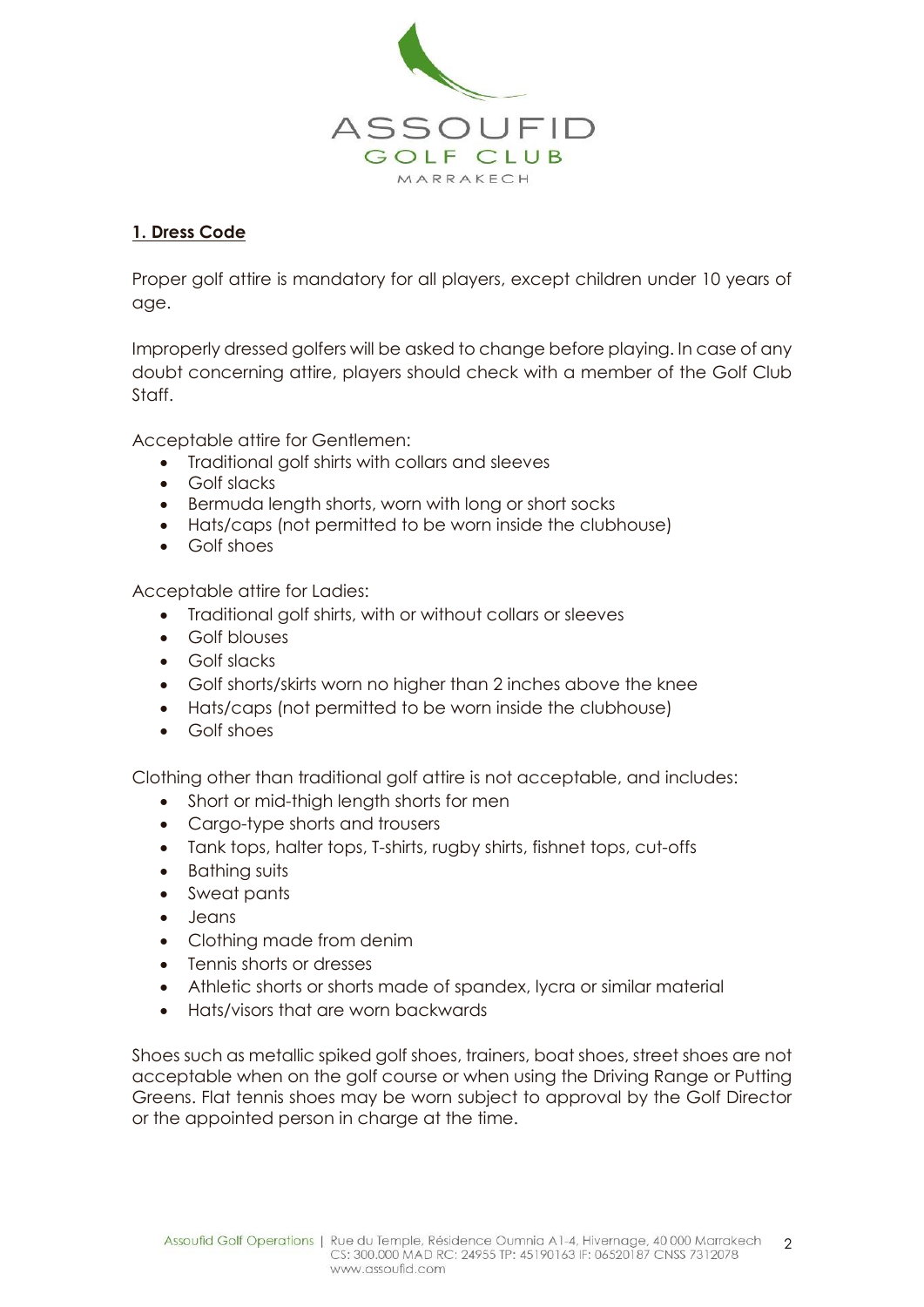

### **2. Starting Times**

All players must check in at the Golf Reception (located in the Pro Shop) and obtain their starting time and green fee ticket as well as rental tickets, when applicable. No player will be allowed to start play without presenting the respective green fee or rental ticket to the Starter/Caddy Master.

Starting times are at 10 minute intervals and are available as follows:

- $\bullet$  1stTee: 07:30AM 02:00 PM
- For 2, 3 or 4 Ball matches playing 9 or18 holes.
- Tee times may vary seasonally.
- Priority tee times are reserved for members, from Tee #1, until 09:30 AM each day.

Occasionally, the AGO Committee may close the golf course for exceptional maintenance works, adverse weather conditions and Professional/Federation Tournaments. Members will be informed prior to the closing of the course by email and a post on the Club's notice board.

#### **3. Etiquette& Safety**

Unlike many sports, golf is played, for the most part, without the supervision of a referee or an umpire. The game relies on the integrity of the individual to show consideration for other players and to abide by the Rules of Golf of The Royal and Ancient Golf Club of St Andrews. All players should conduct themselves in a disciplined manner, demonstrating courtesy and sportsmanship at all times, irrespective of how competitive they may be. This is the spirit of the game of golf.

The overriding principle is that consideration should be shown to others on the course at all times.

Mobile telephones and other electronic devices should not be used unless absolutely necessary and under no account should disturb others. All devices should be kept on **silent** mode.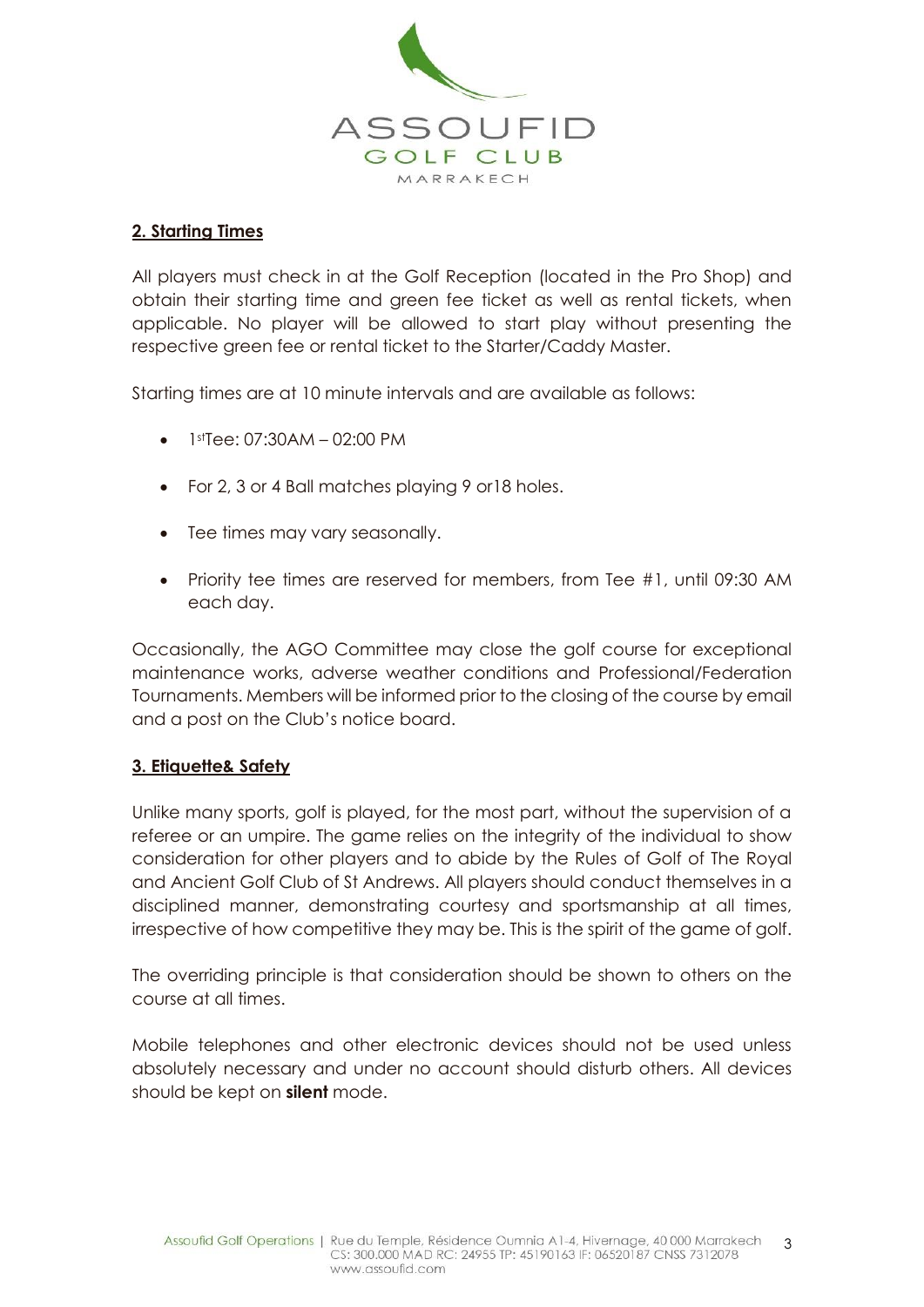

The golf course is not equipped with a lightning warning system. Therefore, it is every player's responsibility to suspend play and return immediately to the Clubhouse upon the first sign of lightning.

Players should always alert course staff nearby or ahead when they are about to make a stroke that might endanger them.

If there is any chance of a stray shot hitting anyone, then the universal warning of "fore" should be called out.

#### **4. Rules of Play**

The rules of play of the Club are the rules and etiquette of golf as approved by The Royal and Ancient Golf Club of St Andrews, with the exception of local rules, which include:

- A ball lying in a desert area should be played as it lies. Stones in these areas are movable obstructions and can be removed. A desert area is not a hazard and grounding of a club is permitted.
- Water Hazards (rule 26): The small dry river (shaaba) that meanders through the course is a lateral hazard marked with red stakes. With exception of hole #10, it is prohibited for players to enter the shaaba to play a shot or retrieve their golf ball.
- Immovable obstructions (rule 24-2): Car paths, bridges, rest areas, toilets and electricity units are immovable obstructions.
- Out of Bounds is defined by white stakes beyond the hedge on the boundary of the golf course; beyond the white stakes defining the driving range right of hole #10; beyond the white stakes left of the 9th hole and beyond the white stakes behind the green of the 18th hole.

#### **5. Respect for the Course**

Players are requested to avoid causing damage to the course by causing divots when taking practice swings or by hitting the club head into the ground, for any reason.

Players are requested not to lean on their clubs when on the green and should not use the head of a club to remove a ball from the hole.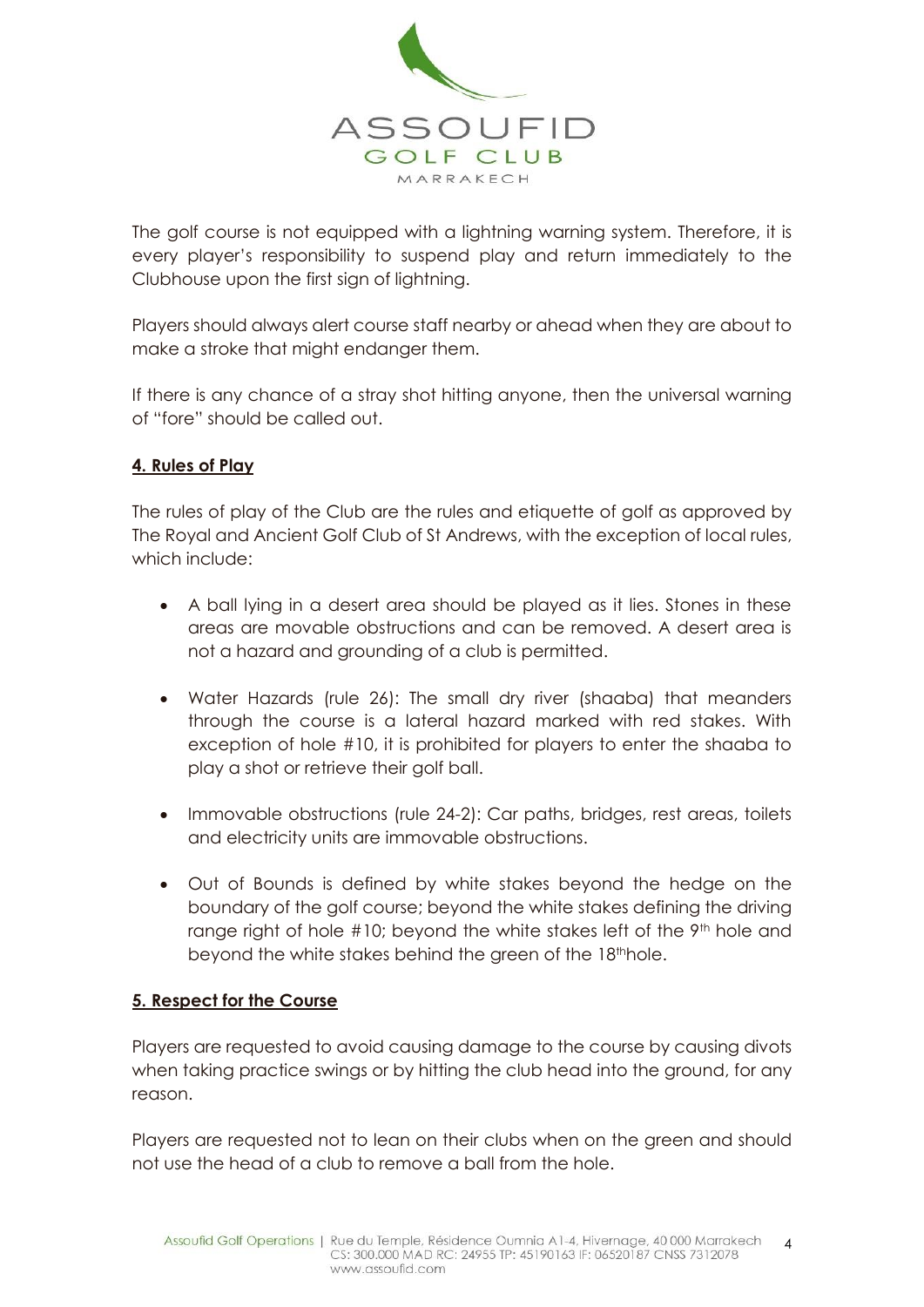

All persons using rental equipment are fully responsible for any damage, breakage and loss that may occur during the rental period. Therefore, when receiving and returning the rental equipment, they should carefully check the condition of the items rented.

Smokers are requested to dispose of their cigarette/cigar butts and matches in the receptacles provided and not to throw or leave them on the golf course. Smoking is prohibited in the golf cars.

Before leaving a bunker the player is requested to ensure that the sand has been smoothed over and raked in a proper manner and the rake has been left inside the bunker.

Ball marks on greens should be repaired by the player to ensure that perfect green surfaces are maintained.

Players are requested to ensure that damage caused by the execution of a stroke is properly repaired.

Golf cars must be driven with care and attention to persons and the course alike. Direction signs must be adhered to and players are requested not to drive in the desert zones or within 20 metres of the greens.

Animals are not allowed on the golf course.

Practicing on the golf course with more than one ball at any time is not permitted.

#### **6. Speed of Play**

It is expected that an 18 holes game should take no more than 3 hours and 50 minutes. If a group takes longer than 1 hour and 45minutes for the first 9 holes, they will be asked to speed up play. A group of players should keep up with the group in front. If they are outdistanced by a clear hole from the group in front and are delaying the group behind, they must speed up their play or allow the group behind to play through, irrespective of the number of players in that group. A single player has no standing on the course.

Players should be ready to play as soon as it is their turn and once the hole has been completed, players are requested to immediately leave the putting green.